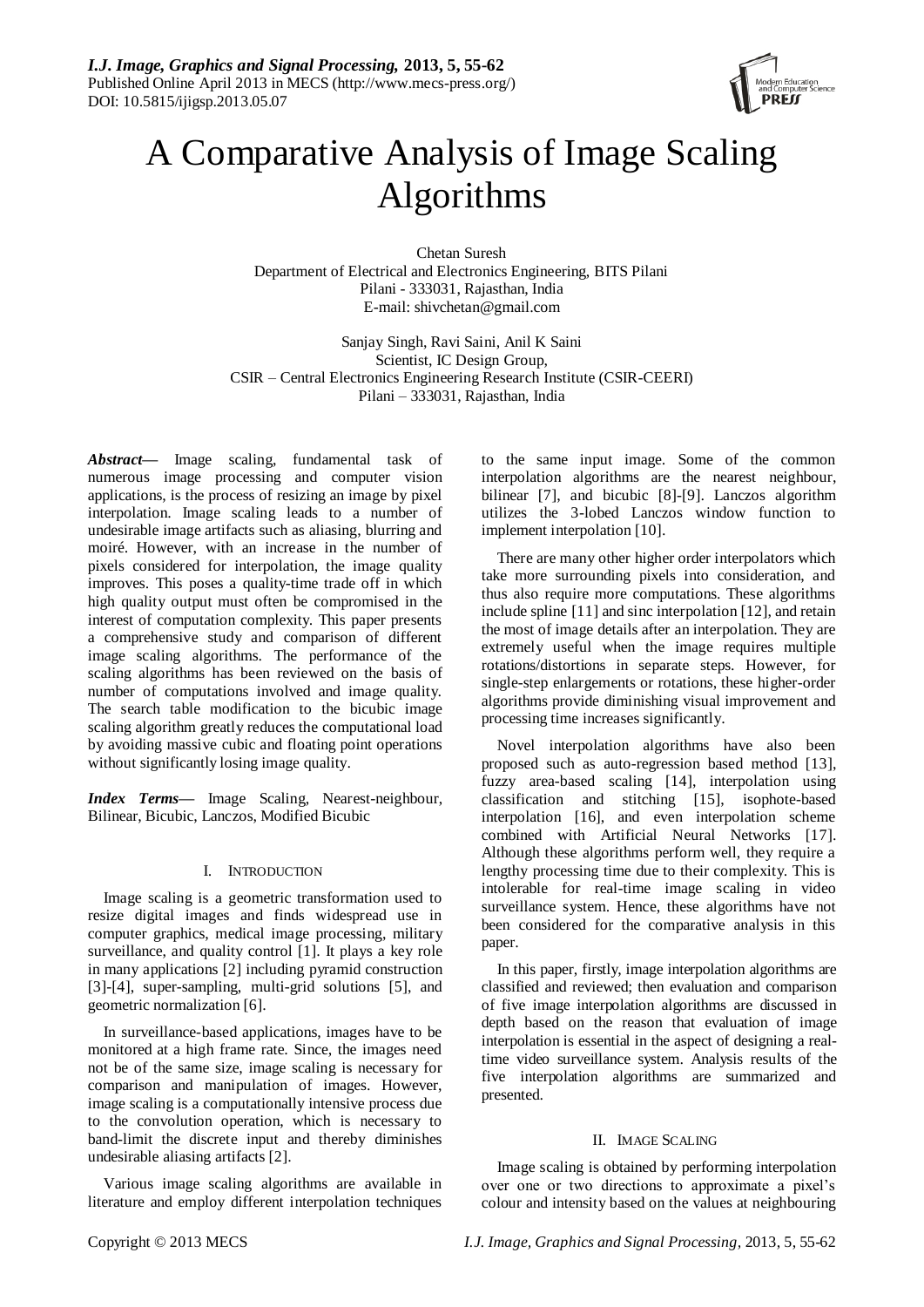pixels. More the adjacent pixels used for interpolation, better the quality of interpolated output image.

Digital image interpolation is the process of generating a continuous intensity surface from discrete image data samples. Generally, almost every geometric transformation like translating, rotating, scaling, and warping requires interpolation to be performed on an image [18]. Such transformations are essential to any commercial digital image processing software. The perceived quality of the interpolated images is affected by several issues such as sharpness of edges, freedom from artifacts and reconstruction of high frequency details [18].

Interpolation algorithms attempt to generate continuous data from a set of discrete data samples through an interpolation function. These interpolation methods aim to minimize the visual defects arising from the inevitable resampling error and improve the quality of re-sampled images [19]. Interpolation function is performed by convolution operation which involves a large number of addition and multiplication operations. Hence, a trade-off is required between computation complexity and quality of the scaled image.

Based on the content awareness of the algorithm, image scaling algorithms can be classified as Adaptive image scaling and Non-adaptive image scaling.

Adaptive image scaling algorithms modify their interpolation technique based on the image content being a smooth texture [20] or a sharp edge [21]-[22]. As the interpolation method changes in real-time, these algorithms are complex and computationally intensive. They find widespread use in image editing software as they ensure a high quality scaled image. As the focus is on analysing image scaling algorithms for real-time applications, these algorithms are beyond the scope of the paper.

Non-adaptive image scaling algorithms like nearest neighbour, bilinear, bicubic and Lanczos algorithms have a fixed interpolation method irrespective of the image content.

## III. COMPARATIVE ANALYSIS OF IMAGE SCALING ALGORITHMS

This section discusses the Non-adaptive Image scaling algorithms like nearest neighbour, bilinear, bicubic, modified bicubic, and Lanczos. Let  $P(x,y)$  represent the pixel in input image of  $MxN$  dimensions and  $U(i,j)$ represents the pixel in scaled/resized output image of size M'xN'. Let T be the transformation used for scaling. The each pixel of output image is computed by applying the transformation T on input image pixels as shown in Fig. 1.



Figure 1. Image scaling procedure

#### *A. NEAREST NEIGHBOUR IMAGE SCALING*

The simplest image interpolation method is to select the value of the nearest input image pixel and assigning the same value to scaled image pixel. The nearest neighbour algorithm (Fig. 2) selects the value of the nearest known pixel and does not consider the values of other neighbouring pixels, yielding a piecewise constant function [23].

For nearest neighbour algorithm the level of complexity is low leading to a fast computation time. But the scaled image quality is low and high aliasing effect is observed.

```
float tx = width source/width dst;
float ty = height source/height dst;
for(i=0; i \leq height \, dist; i++)for(j=0; j<width dst; j++)
     x = \text{ceil}(j * tx);y = \text{ceil}(i * t y);U(i,j) = P(y,x);
```
Figure 2. Nearest neighbour image scaling algorithm

#### *B. BILINEAR IMAGE SCALING*

Another simple interpolation method is linear interpolation, a slight improvement over the nearest neighbour interpolation algorithm. In linear interpolation, the interpolated value is computed based on the weighted average of two data points. The weights are inversely proportional to the distance of the end points from the interpolated data point.

Bilinear interpolation algorithm [7] performs linear interpolation in one direction followed by linear interpolation of the interpolated values in the other direction. The algorithm uses 4 diagonal pixels surrounding the corresponding source image pixel for interpolation (Fig. 3). It computes a weighted average depending on the nearness and brightness of the 4 diagonal pixels and assigns that value to the pixel in the output image.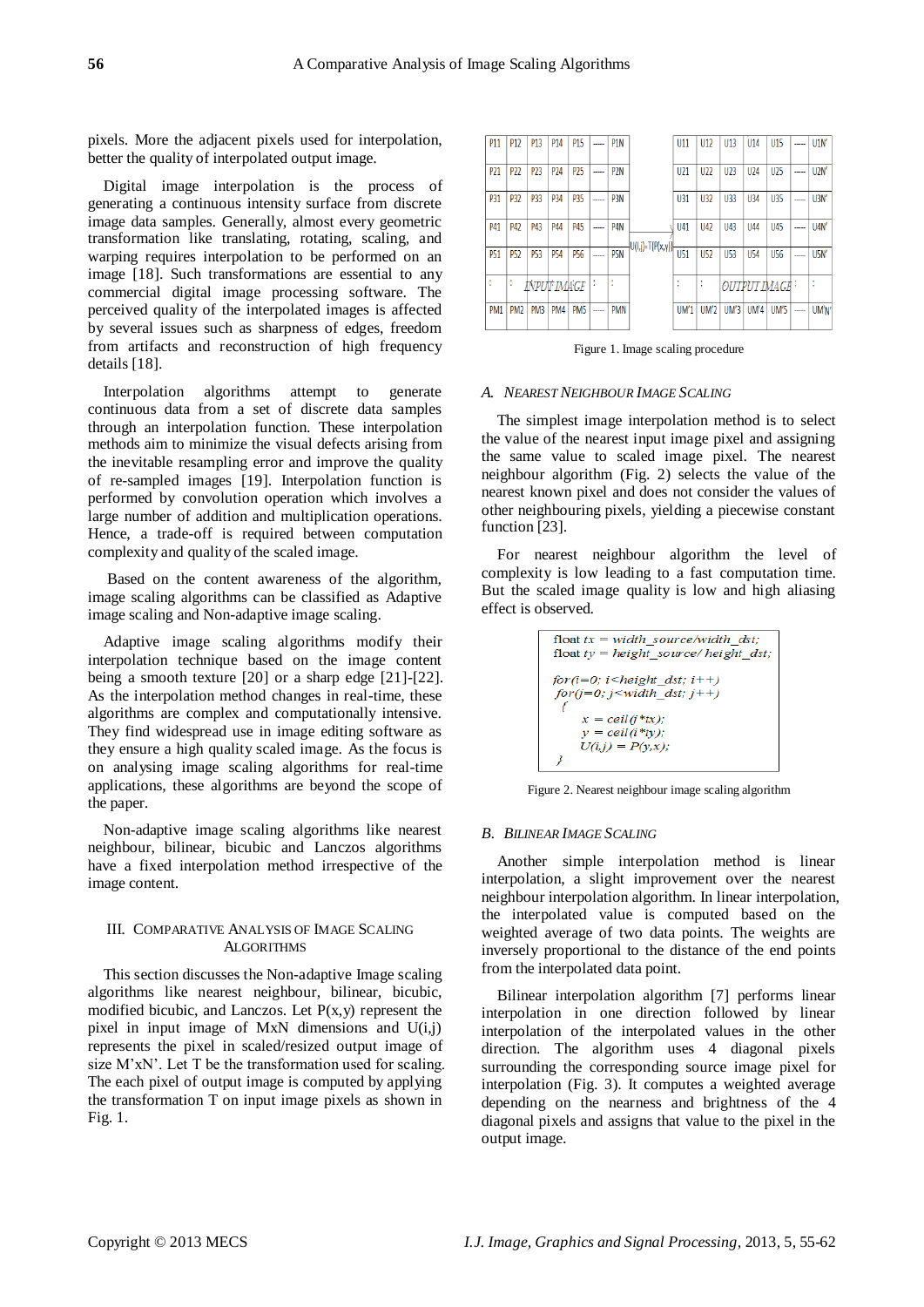```
float tx = (width\_source)/width\_dst;float ty = (height\_source) / height\_dst;float x diff, y diff;
for (i=0; i < height\_dst; i++)for (j=0; j\le width\_dst; j++)x = (int)(tx * j);y = (int)(ty * i);x_{diff} = ((tx * j) - x);<br>
y_{diff} = ((ty * i) - y);U(i,j) = P(y,x) * (1-x_{diff}) * (1-y_{diff}) +P(y, x+1) * (1-y \text{ diff}) * (x \text{ diff}) +P(y+1,x)*(y\_diff)*(1-x\_diff) +
            P(y+1,x+1)*(y_{dif})*(x_{dif});
```
Figure 3. Bilinear image scaling algorithm

Bilinear offers considerable improvement in image quality with a slightly increased complexity. The aliasing effect is reduced though blurring is observed.

## *C. BICUBIC IMAGE SCALING*

Bicubic interpolation algorithm [8]-[9] performs cubic interpolation in one direction followed by cubic interpolation of the interpolated values in the other direction (Fig. 4).

```
float tx = (width\ source)/width\ dist;float ty = (height \ source) / height \ dist;for (i=0; i \leq height \, dist; i++)for (j=0; j\le width \,dst; j++)x = (int)(tx *j);v = (int)(tv *i)dx = (float)(tx *i-x);dy = (float)(ty*_i-y);for (jj = 0; jj < = 3; jj + 1)3
           d0 = P(y-1+jj,x-1) - P(y-1+jj,x);d2 = P(y-1+jj,x+1) - P(y-1+jj,x);d3 = P(y-1+jj,x+2) - P(y-1+jj,x);a0 = P(y-1+jj,x);a1 = (-1.0/3 * d0 + d2 - 1.0/6 * d3);a2 = (1.0/2 * d0 + 1.0/2 * d2);a3 = (-1.0/6 * d0 - 1.0/2 * d2 + 1.0/6 * d3);C[jj] = (a0 + a1 * dx + a2 * dx * dx + a3 * dx * dx);\overline{\mathbf{z}}d0 = (C[0]-C[1]).d2 = (C[2] - C[1]);d3 = (C[3] - C[1]);a0 = C[1];a1 = (-1.0/3 * d0 + d2 - 1.0/6 * d3);a2 = (1.0/2* d0 + 1.0/2* d2)a3 = (-1.0/6 * d0 - 1.0/2 * d2 + 1.0/6 * d3);Cc = (a0 + a1 * dy + a2 * dy * dy + a3 * dy * dy);
           if(Cc>255) Cc=255;
           if(Cc < 0) Cc = 0:
           U(i,j) = Cc
```
Figure 4. Bicubic image scaling algorithm

The bicubic interpolation approximates a sinc interpolation by using cubic polynomial waveforms instead of linear waveforms when computing an output pixel value. The algorithm uses 16 nearest pixels

surrounding the closest corresponding pixel in the source image for interpolation.

Bicubic offers high scaled image quality at the cost of considerably high complexity. Edge halo effect is observed though aliasing and blurring are reduced.

## *D. LANCZOS IMAGE SCALING*

The Lanczos interpolation algorithm [10] uses a windowed form of sinc filter (an ideal low-pass filter) to perform interpolation on a 2-D grid. Sinc function of a variable can be mathematically obtained by dividing the sine function of the variable by itself [9]. Sinc function theoretically never goes to zero. Hence, a practical filter can be implemented by multiplying the sinc function with a window operator such as Hamming [24]-[25] and Hann [26] to obtain a filter with a finite size.

The Lanczos filter can be obtained by multiplying the sinc function with the Lanczos window which is truncated to zero outside of the main lobe [27]. The size of the Lanczos window is defined by the order of the convolution kernel.

```
float tx = (width\_source)/width\_dst;float ty = (height source)/ height dst;
for (i=0; i \leq height \, dist; i++)for(j=0; j\le width\_dst; j++)\mathcal{L}_{\mathcal{L}}x = (int)(tx *j); y = (int)(ty *i);dx = tx *j - x; dy = ty *i - y;a0 = sin(p i * (dx + 2)) * sin(p i * (dx + 2)/3)/(pi * pi * (dx + 2) * (dx + 2)/3);a1 = sin(p i*(dx+1))*sin(p i*(dx+1)/3)/(pi * pi*(dx+1)*(dx+1)/3);a2 = sin(p i*(dx)) * sin(p i*(dx)/3)/(pi * pi*(dx)*(dx)/3);a3 = sin(pi*(dx-1))*sin(pi*(dx-1)/3)/(pi*pi*(dx-1)*(dx-1)/3);a4 = sin(p i*(dx-2)) * sin(p i*(dx-2)/3)/(pi * pi*(dx-2)*(dx-2)/3);a5 = sin(p i*(dx-3)) * sin(p i*(dx-3)/3)/(pi * pi*(dx-3)*(dx-3)/3);b0 = sin(p i*(dv+2)) * sin(p i*(dv+2)/3)/(pi * pi*(dv+2)*(dv+2)/3);b1 = sin(p i*(dy+1))* sin(p i*(dy+1)/3)/(pi * pi*(dy+1)*(dy+1)/3);b2 = sin(pi*(dy)) * sin(pi*(dy)/3)/(pi * pi*(dy)*(dy)/3);b3 = sin(p i*(dv-1))*sin(p i*(dv-1)/3)/(pi * pi*(dv-1)*(dv-1)/3);b4 = sin(p i*(dy-2))*sin(p i*(dy-2)/3)/(pi *pi*(dy-2)*(dy-2)/3);b5 = sin(p i*(dy-3)) * sin(p i*(dy-3)/3)/(pi * pi*(dy-3)*(dy-3)/3);for (jj=0; jj<=5; jj++)₹
     d0 = P(y-2+jj,x-2);dI = P(y-2+jj,x-1);d2 = P(y-2+jj,x);d3 = P(y-2+jj,x+1);d4 = P(y-2+jj,x+2); d5 = P(y-2+jj,x+3);C[jj] = a0*d0 + a1*d1 + a2*d2 + a3*d3 + a4*d4 + a5*d5;3
    Cc = a0*C[0]+a1*C[1]+a2*C[2]+a3*C[3]+a4*C[4]+a5*C[5];if(Cc > 255) Cc = 255; if(Cc < 0) Cc = 0;U(i,j) = Cc;
```
Figure 5. Lanczos image scaling algorithm

The number of neighbouring pixels considered varies as the order of the kernel. If the order is chosen to be 2, 16 pixels are considered while if the order is 3, 36 neighbouring pixels are utilized for interpolation. For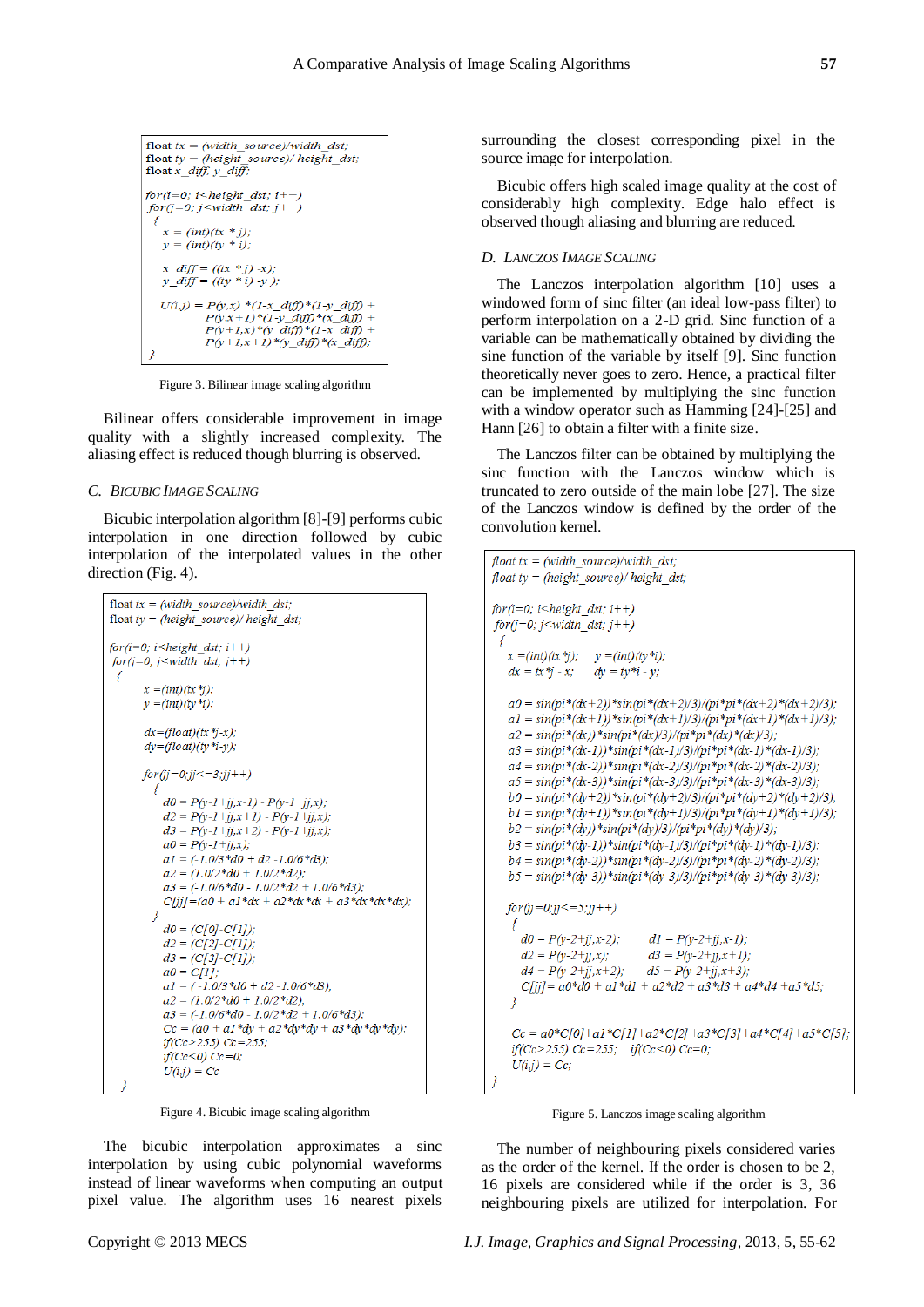sufficient image quality, the order is chosen to be 3 in the implementation (Fig. 5).

The Lanczos algorithm gives an output scaled image of the same quality as bicubic but at the cost of higher number of computations as 36 pixels is used for interpolating the value of each output pixel compared to 16 for bicubic. The Lanczos algorithm is comparatively more efficient for multiple scaling operations.

#### *E. MODIFIED BICUBIC IMAGE SCALING*

According to the bicubic convolution kernel equation, massive calculations of four spots bicubic interpolation algorithm include large cubic and floating point multiplication operation. The bicubic interpolation algorithm discussed above can be slightly modified as shown below (Fig. 6). The co-efficients a0, a1, a2, a3, b0, b1, b2, and b3 are now a function of *dx* and *dy* (the difference between the interpolated co-ordinate and nearest integer source co-ordinate lower than it) instead of the interpolating pixels. This allows us to compute and store the values of the co-efficients for predetermined values of *dx* and *dy*. This avoids the large number of cubic and floating point operations involved in bicubic interpolation.

$$
C[jj] = a0 * d0 + a1 * d1 + a2 * d2 + a3 * d3
$$
  
\n
$$
Cc = b0 * C[0] + b1 * C[1] + b2 * C[2] + b3 * C[3]
$$
  
\nWhere,  
\n
$$
a0 = -dx/3 + dx * dx/2 - dx * dx * dx/6;
$$
  
\n
$$
a1 = 1 - dx/2 - dx * dx/2 + dx * dx * dx/2;
$$
  
\n
$$
a2 = dx + dx * dx/2 - dx * dx * dx/2;
$$
  
\n
$$
a3 = -dx/6 + dx * dx * dx/6;
$$
  
\n
$$
b0 = -dy/3 + dy * dy/2 - dy * dy * dy/6;
$$
  
\n
$$
b1 = 1 - dy/2 - dy * dy/2 + dy * dy * dy/2;
$$
  
\n
$$
b2 = dy + dy * dy/2 - dy * dy * dy/2;
$$
  
\n
$$
b3 = -dy/6 + dy * dy * dy/6;
$$

Although the algorithm result has been influenced slightly, computation load is largely simplified. It mainly overcomes the disadvantage that hardware implementation of the algorithm is difficult due to many floating point computations.

The search table modification to the bicubic interpolation algorithm is discussed in [28]. The distance, which the image regards as the unit length l, between two neighbouring pixels in the source image is divided equally into 16 sub-intervals. They are [0,1/16),  $[1/16,2/16)$ ,  $[2/16,3/16)$ ,  $[3/16,4/16)$ ,  $[4/16,5/16)$ ,  $[5/16,6/16)$ ,  $[6/16,7/16)$ ,  $[7/16,8/16)$ ,  $[8/16,9/16)$ ,  $[9/16, 10/16),$   $[10/16, 11/16),$   $[11/16, 12/16),$  $[12/16, 13/16]$ ,  $[13/16, 14/16]$ ,  $[14/16, 15/16]$  and [15/16,1). The co-efficients for all 16 values of *dx* and *dy* can be computed beforehand and stored in memory. This reduces the computationally intensive process of determining the co-efficients in real-time. The value of *dx* and *dy* is compared to lie within one of the 16 subintervals and the values of coefficients a0, a1, a2, a2, b1,

b2, b3, and b4 are chosen accordingly from precomputed values.

```
float tx = (width\ source)/width\ dist.
float ty = (height\ source) / height\ dist;for(i=0; i \le height\_dst; i++)
for(j=0; j<width dst; j++)
 ₹
  x = (int)(tx * i):
  y = (int)(ty *i);dx = (float)(tx *j-x);dy=(fload)(ty*_i-y);select a0, a1, a2, a3 based on dx and dy
   from pre-computed coefficient values
   select h0 h1 h2 h3 hased on dx and dy
   from pre-computed coefficient values
  for (jj = 0; jj < = 3; jj + 1)₹
      d0 = P(y-1+ij,x-1);dI = P(y - I + jj, x);d2 = P(y-1+jj,x+1);<br>d2 = P(y-1+jj,x+1);d3 = P(y-1+jj,x+2);C[jj] = -a0*d0 + a1*d1 + a2*d2 - a3*d3;Cc = (-b0*C[0] + b1*C[1] + b2*C[2] - b3*C[3]);if(Cc > 255) Cc = 255:
 if(Cc < 0) Cc = 0;
 U(i,j) = Cc;
```
Figure 6. Modified bicubic image scaling algorithm

#### IV. RESULT ANALYSIS

All five algorithms are implemented in C/C++ language. OpenCV libraries are used for image read and write/display only. Dev-C++ (4.9.9.2) software installed on a standard Window XP machine is used for compilation and execution of C/C++ programs. Comparison of computational complexity of all five image scaling algorithms is shown in Table 1. Input test image of size 627x462 and corresponding scaled output images of size 150x150 produced by five implementations are shown in Fig. 7. Fig. 8 shows the input test image of size 609x594 and corresponding scaled output images of size 150x150 produced by five implementations.

Non-adaptive algorithms always face a trade-off between the three image scaling artifacts – edge halo, blurring and aliasing. Nearest neighbour interpolation produces a high aliasing effect resulting in jagged edges. Bilinear interpolation reduces the aliasing effect but causes a moderate blurring of the edges. Bicubic interpolation produces a moderate aliasing, blurring and an edge halo effect. Lanczos interpolation delivers an image quality very similar to that of bicubic. Modified bicubic produces an output of slightly lesser quality as compared to bicubic as the co-efficients are approximated to reduce computational complexity.

Computationally, nearest neighbour interpolation is the least intensive as it considers only one pixel for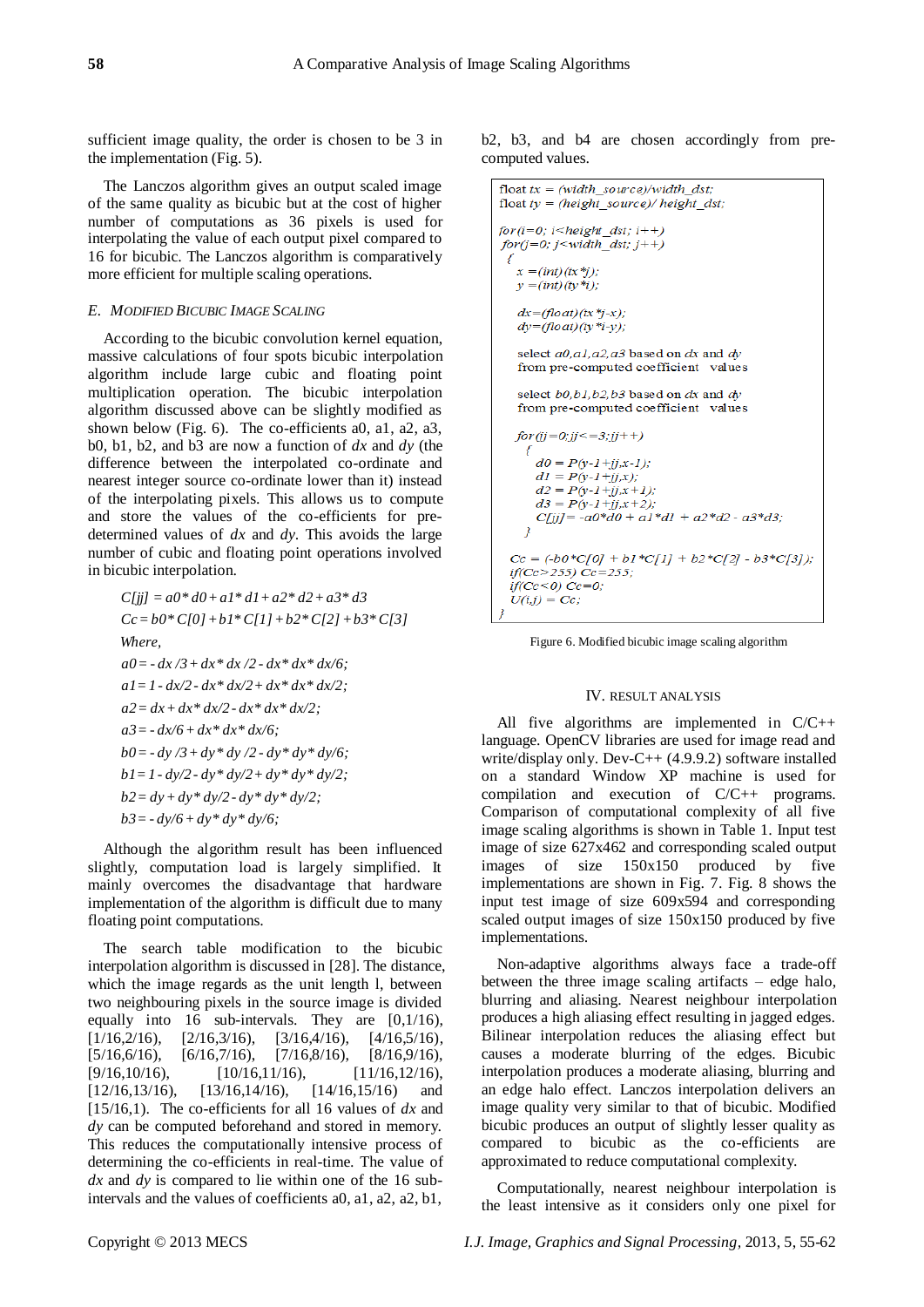interpolation. Bilinear uses 4 diagonal pixels for interpolation and therefore, requires more computation than the nearest neighbour method. Bicubic and Lanczos interpolation are computationally very intensive as they require 16 and 36 pixels respectively for interpolating an output pixel value. Lanczos interpolation also utilizes

the sine function repeatedly which itself requires a large number of addition and multiplication operations according to Taylor series approximation. Modified bicubic interpolation reduces the number of computations significantly as the co-efficients are computed using search table.

Table 1 : Computational Complexity Comparison

| Algorithm               | Addition/<br>Subtractions | Multiplications/Divisions | Sin |
|-------------------------|---------------------------|---------------------------|-----|
| Nearest Neighbour       | $\Omega$                  |                           |     |
| <b>Bilinear</b>         |                           |                           |     |
| <b>Bicubic</b>          |                           | 69                        |     |
| Lanczos                 | 47                        | 18                        |     |
| <b>Modified Bicubic</b> |                           | 24                        |     |



Figure 7. Input test image and corresponding output image for each algorithm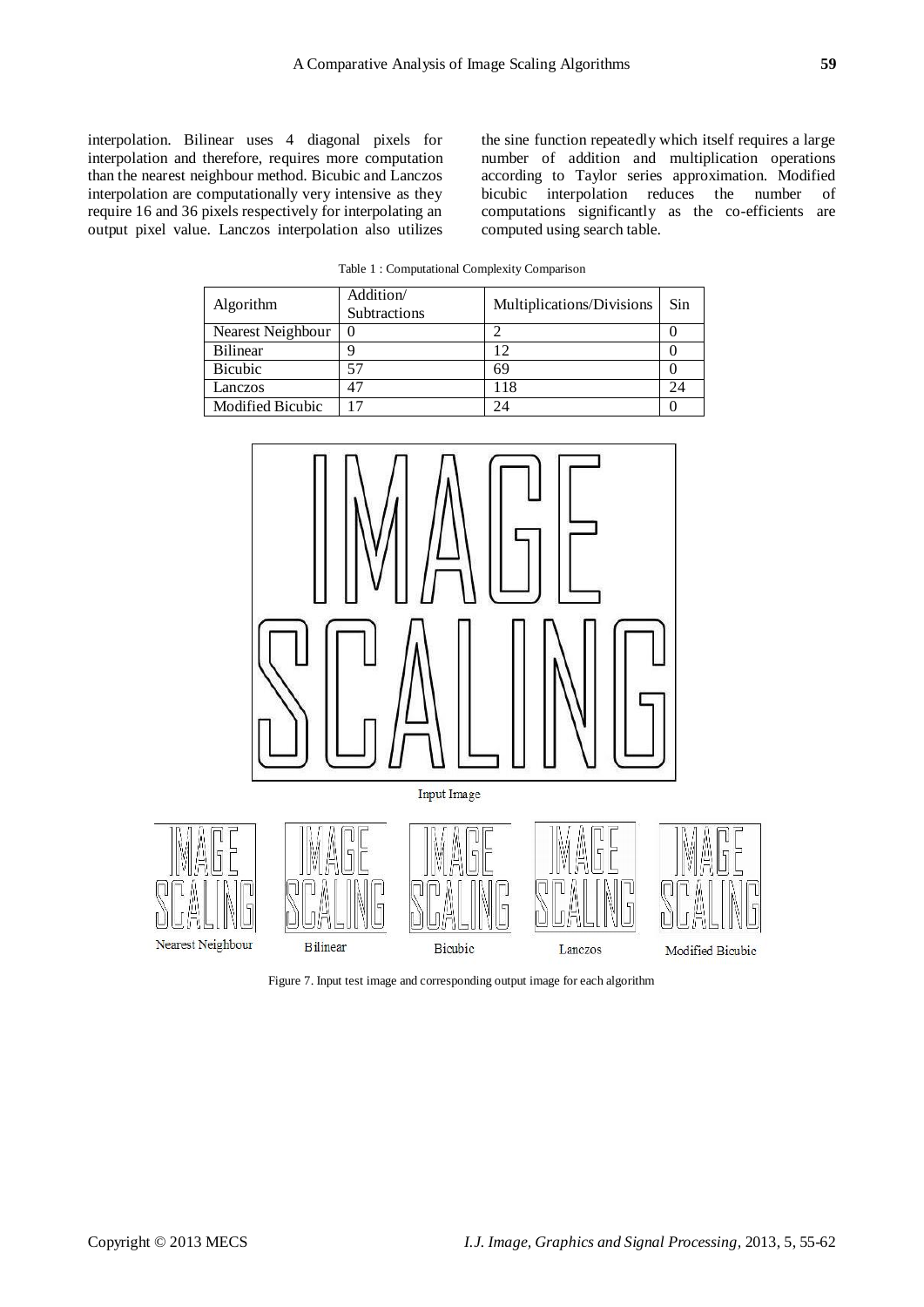

Figure 8. Input test image and corresponding output image for each algorithm

#### V. CONCLUSION

Image scaling has become a fundamental processing task and plays an important role in video surveillance applications. Although there are a myriad of interpolation algorithms are available in literature, not all of them are suitable for implementing real-time image scaling. In this paper, we discussed the main nonadaptive image interpolation algorithms suitable for realtime applications. A comparative analysis of five image interpolation algorithms is presented based on the results of their software implementation. Of the five image interpolation algorithms evaluated, the modified bicubic algorithm offers the best trade-off between image quality and computational complexity for real-time image scaling in surveillance applications.

#### ACKNOWLEDGMENT

The authors express their deep sense of gratitude to Dr. Chandra Shekhar, Director CSIR-CEERI for encouraging research and development activities. Authors would like to thanks Dr. AS Mandal and Raj Singh, Group Leader, IC Design Group, CSIR-CEERI, for their constructive suggestions throughout the year.

#### **REFERENCES**

[1] J. Xiao, X. Zou, Z. Liu, X. Gu, A Novel Adaptive Interpolation Algorithm For Image Resizing, *International Journal of Innovative Computing,* 

*Information and Control,* Vol. 3, n. 6(A), pp. 1335- 1345, 2007.

- [2] Wolberg, G., Massalin, H., *A Fast Algorithm for Digital Image Scaling*, Proceedings of Computer Graphics International (Year of Publication: 1993).
- [3] F. Chin, A. Choi, Y. Luo, Optimal Generating Kernels for Image Pyramids by Piecewise Fitting, *IEEE Transactions on Pattern Analysis and Machine Intelligence,* Vol. 14, n. 12, pp. 1190-1198, 1992.
- [4] P. Meer, E.S. Baugher, A. Rosenfeld, Frequency Domain Analysis and Synthesis of Image Pyramid Generating Kernels, *IEEE Transactions on Pattern Analysis and Machine Intelligence,* Vol. PAMI-9, n. 4, pp. 512-522, 1987.
- [5] P.P.Vaidyanathan, *Multirate Systems and Filter Banks* (Prentice Hall, 1993).
- [6] G. Wolberg, *Digital Image Warping* (IEEE Computer Society Press, 1992).
- [7] W.H. Press, B.P. Flannery, S.A. Teukolsky, W.T. Vetterling, *Numerical Recipes: The Art of Scientific Computing (FORTRAN Version)* (Cambridge University Press, 1989).
- [8] C. Boor, *A Practical Guide to Splines* (Springer-Verlag, 1978).
- [9] R.C. Gonzalez, R.E. Woods, *Digital Image Processing* (Prentice Hall, 2007).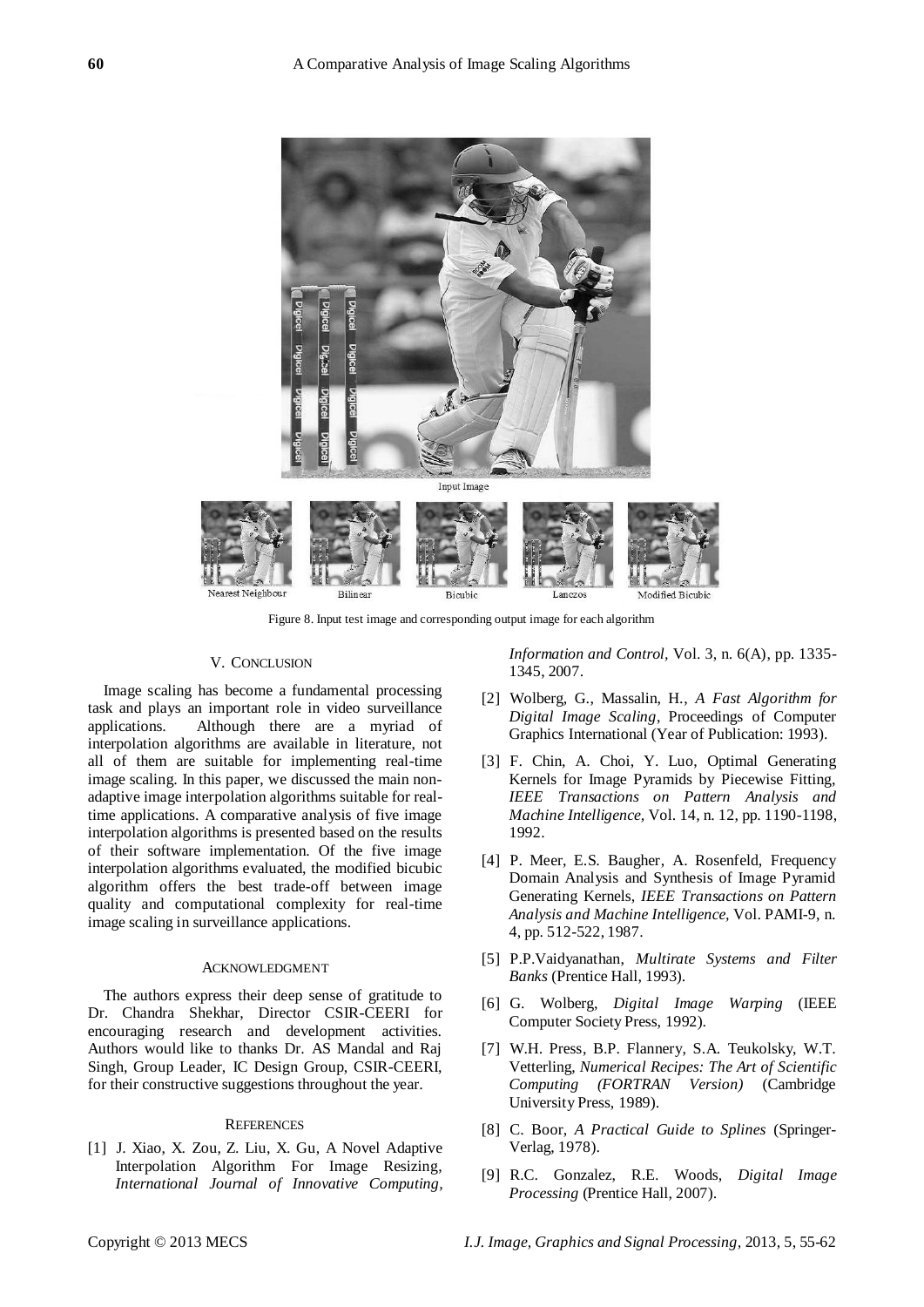- [10] K. Turkowski, Filters for common resampling tasks, In A.S. Glassner (Ed.), *Graphic Gems,* 4 (San Diego: Academic Press, 1990, 147-170).
- [11]M. Unser, A. Aldroubi, M. Eden, Fast B-Spline Transforms for Continuous Image Representation and Interpolation, *IEEE Transactions on Pattern Analysis and Machine Intelligence,* Vol. 13, n. 3, pp. 277-285, 1991.
- [12]Meijering, E.H.W., Niessen, W.J., Viergever, M.A., *The sinc-approximating kernels of classical polynomial interpolation*, Proceedings of the International Conference on Image Processing (Page: 652-656 Year of Publication: 1999 ISBN: 0- 7803-5467-2).
- [13]Zhe, W., Jiefu, Z., Mengchu, Z., *A Fast Autoregression Based Image Interpolation Method*, Proceedings of the IEEE International Conference on Networking, Sensing and Control (Page: 1400- 1404 Year of Publication: 2008 ISBN: 978-1-4244- 1685-1).
- [14]Amanatiadis, A., Andreadis, I., Konstatinidis, K., *Fuzzy Area-Based Image Scaling*, Proceedings of the IEEE Instrumentation and Measurement Technology Conference (Page: 1-6 Year of Publication: 2007 ISBN: 1-4244-0588-2).
- [15]Mueller, N., Nguyen, T.K., *Image interpolation using classification and stitching*, Proceedings of the IEEE International Conference on Image Processing (Page: 901-904 Year of Publication: 2008 ISBN: 978-1-4244-1765-0).
- [16]Morse, B.S., Schwartzwald, D., *Isophote-based interpolation*, Proceedings of the IEEE International Conference on Image Processing (Page: 227-231 Year of Publication: 1998 ISBN: 0-8186-8821-1).
- [17]Liang, F., Xie, K., *An Image Interpolation Scheme combined with Artificial Neural Network*, Proceedings of the Third International Conference on Natural Computation (Page: 99-102 Year of Publication: 2007 ISBN: 978-0-7695-2875-5).
- [18] S.D. Ruikar, D.D. Doye, Image Denoising using Tri Nonlinear and Nearest Neighbour Interpolation with Wavelet Transform, *International Journal of Information Technology and Computer Science,*  Vol.4, n. 9, pp. 36-44, 2012.
- [19]D. Su, P. Willis, Image Interpolation by Pixel Level Data-Dependent Triangulation, *Computer Graphics Forum,* Vol.23, n. 2, pp. 189-201, 2004.
- [20]Zhang, J., Kuo, C., *Region-adaptive Texture-aware Image Resizing*, Proceedings of the IEEE International Conference on Acoustics, Speech and Signal Processing (Page: 837-840 Year of Publication: 2012 ISBN: 978-1-4673-0045-2).
- [21]Jiang, W., Xu, H., Chen, G., Zhao, W., Xu, W., *An Improved Edge-adaptive Image Scaling Algorithm*, Proceedings of the IEEE Eighth International

Conference on ASIC (Page: 895-897 Year of Publication: 2009 ISBN: 978-1-4244-3868-6).

- [22]Lai, Y., Tzeng, C., Wu, H., *Adaptive Image Scaling Based on Local Edge Directions*, Proceedings of the International Conference on Intelligent and Advanced Systems (Page: 1-4 Year of Publication: 2010 ISBN: 978-1-4244-6623-8).
- [23]Jenkins, W., Mather, B., Munson, D., Jr., *Nearest Neighbor And Generalized Inverse Distance Interpolation For Fourier Domain Image Reconstruction*, Proceedings of the IEEE International Conference on Acoustics, Speech and Signal Processing (Page: 1069-1072 Year of Publication: 1985).
- [24]W. Ye, A. Entezari, A Geometric Construction of Multivariate Sinc Functions, *IEEE Transactions on Image Processing,* Vol.21, n. 6, pp. 2969-2979, 2012.
- [25]Xiao, L., Dong, X., Soong, A.C.K., *Effective Interpolator Design for Pilot Symbol Assisted Modulation Systems*, Proceedings of the IEEE Global Telecommunications Conference (Page: 3671-3675 Year of Publication: 2004 ISBN: 0- 7803-8794-5).
- [26]Wenbo, T., Jianming, Y., Xiaojin, M., Ji, L., *Power system harmonic detection based on Bartlett–Hann Windowed FFT interpolation*, Proceedings of the Asia-Pacific Power and Energy Engineering Conference (Page: 1-3 Year of Publication: 2012 ISBN: 978-1-4577-0545-8).
- [27]Ye, Z., Suri, J., Sun, Y., Janer, R., *Four Image Interpolation Techniques for Ultrasound Breast Phantom Data Acquired Using Fischer's Full Field Digital Mammography and Ultrasound System (FFDMUS): A Comparative Approach*, Proceedings of the IEEE International Conference on Image Processing (Page: 1238-1241 Year of Publication: 2005 ISBN: 0-7803-9134-9).
- [28]Zhang, Y., Li, Y., Zhen, J., *The Hardware Realization of Bicubic Interpolation Enlargement Algorithm Based on FPGA*, Proceedings of the Third International Symposium on Information Processing (Page: 277-281 Year of Publication: 2010 ISBN: 978-1-4244-8627-4).



**Chetan Suresh** is pursuing his undergraduate study in BITS-Pilani, Rajasthan, India. He is a final year student of Electrical and Electronics Engineering. Currently, he is working as a student intern in Cambridge Silicon Radio,

Bangalore. His research interests are FPGA Prototyping and Computer Architecture.